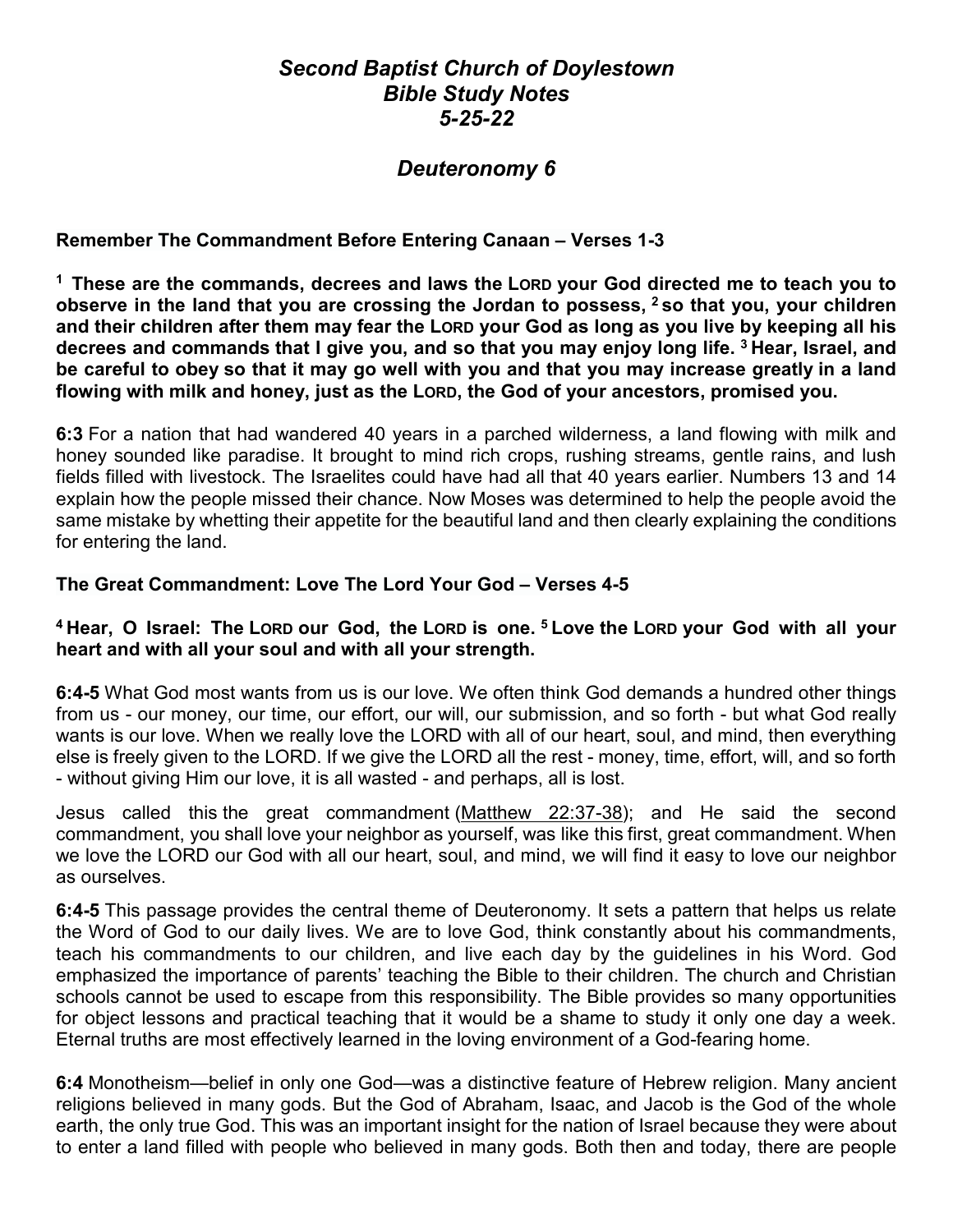who prefer to place their trust in many different values, belief systems, and "gods." But the day is coming when God will be recognized as the only one. He will be the king over the whole earth (Zechariah 14:9).

## **The Continual Reminder Of The Law – Verses 6-9**

**<sup>6</sup> These commandments that I give you today are to be on your hearts. <sup>7</sup> Impress them on your children. Talk about them when you sit at home and when you walk along the road, when you lie down and when you get up. <sup>8</sup> Tie them as symbols on your hands and bind them on your foreheads. <sup>9</sup> Write them on the doorframes of your houses and on your gates.**

**6:7** The Hebrews were extremely successful at making religion an integral part of life. The reason for their success was that religious education was life-oriented, not information-oriented. They used the context of daily life to teach about God. The key to teaching your children to love God is stated simply and clearly in these verses. If you want your children to follow God, you must make God a part of your everyday experiences. You must teach your children diligently to see God in all aspects of life, not just those that are church related.

**6:8** You shall bind them as a sign on your hand: By the time of Jesus the Jewish people based the practice of wearing phylacteries on this passage. Phylacteries are small boxes holding parchment with scriptures on them, held to the forehead or hand with leather straps.Jesus condemned abuse of the ostentatious as a display of greater spirituality [\(Matthew 23:5\)](https://www.blueletterbible.org/kjv/mat/23/5/s_952005).

In the end times, there will be a Satanic imitation of this practice, when the number of the Antichrist will be applied to either the hand or forehead of all who will take it [\(Revelation 13:16\)](https://www.blueletterbible.org/kjv/rev/13/16/s_1180016).

**6:9** You shall write them on the doorposts of your houses: This command leads to the Jewish practice of the mezuzah. This is a small container holding a passage of Scripture that is nailed to a doorpost.

# **The Danger Of Leaving God In Times Of Prosperity – Verses 10-12**

**<sup>10</sup> When the LORD your God brings you into the land he swore to your fathers, to Abraham, Isaac and Jacob, to give you—a land with large, flourishing cities you did not build, <sup>11</sup> houses filled with all kinds of good things you did not provide, wells you did not dig, and vineyards and olive groves you did not plant—then when you eat and are satisfied, <sup>12</sup> be careful that you do not forget the LORD, who brought you out of Egypt, out of the land of slavery.**

**6:10-12** Moses warned the people not to forget God when they entered the Promised Land and became prosperous. Prosperity, more than poverty, can dull our spiritual vision because it tends to make us self-sufficient and eager to acquire still more of everything—except God. The same thing can happen in our church. Once we become successful in terms of numbers, programs, and buildings, we can easily become self-sufficient and less sensitive to our need for God. This leads us to concentrate on selfpreservation rather than thankfulness and service to God.

#### **How To Avoid Apostasy In Times Of Prosperity: Honoring The LORD In Everything We Do – Verses 13-19**

**<sup>13</sup> Fear the LORD your God, serve him only and take your oaths in his name. <sup>14</sup> Do not follow other gods, the gods of the peoples around you; <sup>15</sup> for the LORD your God, who is among you, is a jealous God and his anger will burn against you, and he will destroy you from the face of the land. <sup>16</sup> Do not put the LORD your God to the test as you did at Massah. <sup>17</sup> Be sure to keep the commands of the LORD your God and the stipulations and decrees he has given you. <sup>18</sup> Do what is right and good in the LORD's sight, so that it may go well with you and you may go in and take**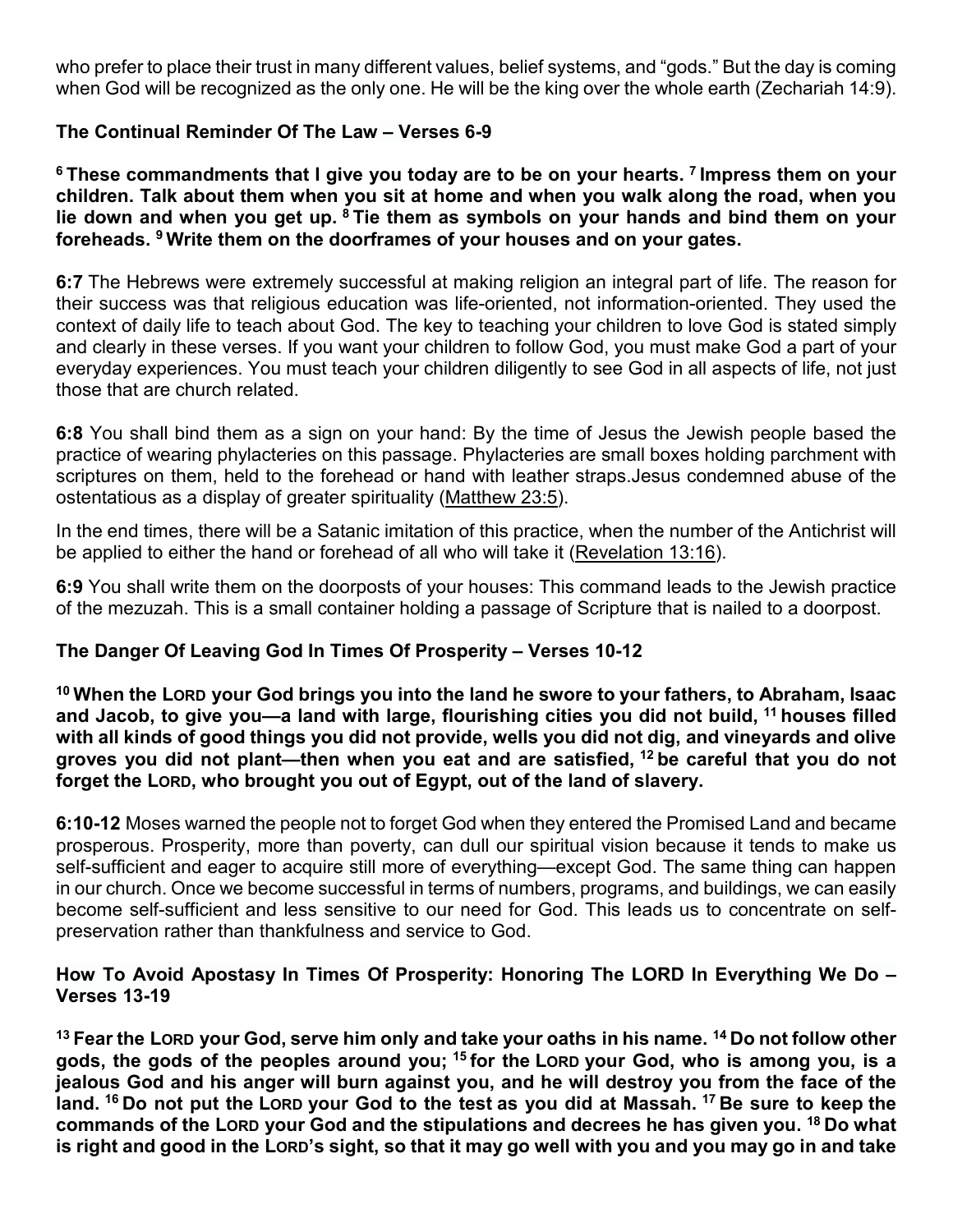#### **over the good land the LORD promised on oath to your ancestors, <sup>19</sup> thrusting out all your enemies before you, as the LORD said.**

**6:13** You shall fear the LORD your God and serve Him: When we do this, the idea is not of a shrinking fear from an angry God. Instead, the idea of fear is more in the concept of an awe-filled respect, an inner repulsion at the idea of offending such a great, loving God who has done so much for us.

This is the passage of Scripture Jesus quoted back to Satan when tempted by Satan to avoid the cross and win back the world, if He would only bow down and worship Satan. Jesus rightly replies, based on the truth You shall fear the LORD your God and serve Him that it was only right to fear, and worship, and serve God - and it was wrong to bow down to Satan, no matter what might be given Him in return [\(Matthew 4:8-10\)](https://www.blueletterbible.org/kjv/mat/4/8-10/s_933008).

**6:13** And shall take oaths in His name: although the concept of the oath in God's name can certainly be abused (as Jesus pointed out in [Matthew 5:33-37\)](https://www.blueletterbible.org/kjv/mat/5/33-37/s_934033), there certainly is a permissible use of oaths by those who follow God - since God Himself uses oaths [\(Hebrews 6:13\)](https://www.blueletterbible.org/kjv/heb/6/13/s_1139013). Here, Israel is being told "you are to swear an oath only in the name of the LORD, not in the name of any other god."

**6:16** You shall not tempt the LORD your God as you tempted Him at Massah: In [Exodus 17:1-7,](https://www.blueletterbible.org/kjv/exo/17/1-7/s_67001) Israel tempted the LORD by doubting His love and concern for them. This was tempting or testing God regarding His love for Israel, something that is not only high-handed against the LORD (because we have no right to administer a test to the Almighty) but also disregarding His previous, and constant demonstrations of love and care for Israel (by demanding that God prove His love for them now by giving them what they want).

**6:16** Anytime we deny God's love for us, or demand He do something for us, we are testing Him as if He must answer to our standards, and tempting Him to judge us. This is the passage of Scripture which Jesus quoted back to Satan in the wilderness, when tempted to make God the Father prove His love for the Son by spectacularly protecting Jesus if He should jump off the pinnacle of the temple (Matthew [4:5-7\)](https://www.blueletterbible.org/kjv/mat/4/5-7/s_933005). Jesus knew it was wrong to demand this sort of "proof" from His Father, since every day was proof of God the Father's love for the Son!

**6:18** And you shall do what is right … that it may be well with you: This theme is constantly repeated. Under the Old Covenant, Israel's blessing was based on their obedience. When they obeyed they would be blessed; when they disobeyed they would be cursed. This is not the source of blessing in the New Covenant. In the New Covenant, we are blessed by faith in Jesus, since He fulfills the law in our place [\(Romans 8:3-4\)](https://www.blueletterbible.org/kjv/rom/8/3-4/s_1054003). The watchwords for blessing under the Old Covenant were earning and deserving; under the New Covenant, blessing comes by believing and receiving.

The New Covenant system works because when we receive the New Covenant, God sends with it an inner transformation, where the law of God and the desire to do His will is now written on our hearts. Through the New Covenant, God makes us "safe" for His grace by this inner transformation.

**6:18** Under the New Covenant there is no judgment from God for our disobedience, because all the judgment we deserved was put upon Jesus at the cross. However, there may be correction from the hand of a loving God the Father (not in the sense of making us pay for our sin, but in the sense of training us not to continue in sin), and there are the natural consequences of our disobedience, which God has not promised to shield us from.